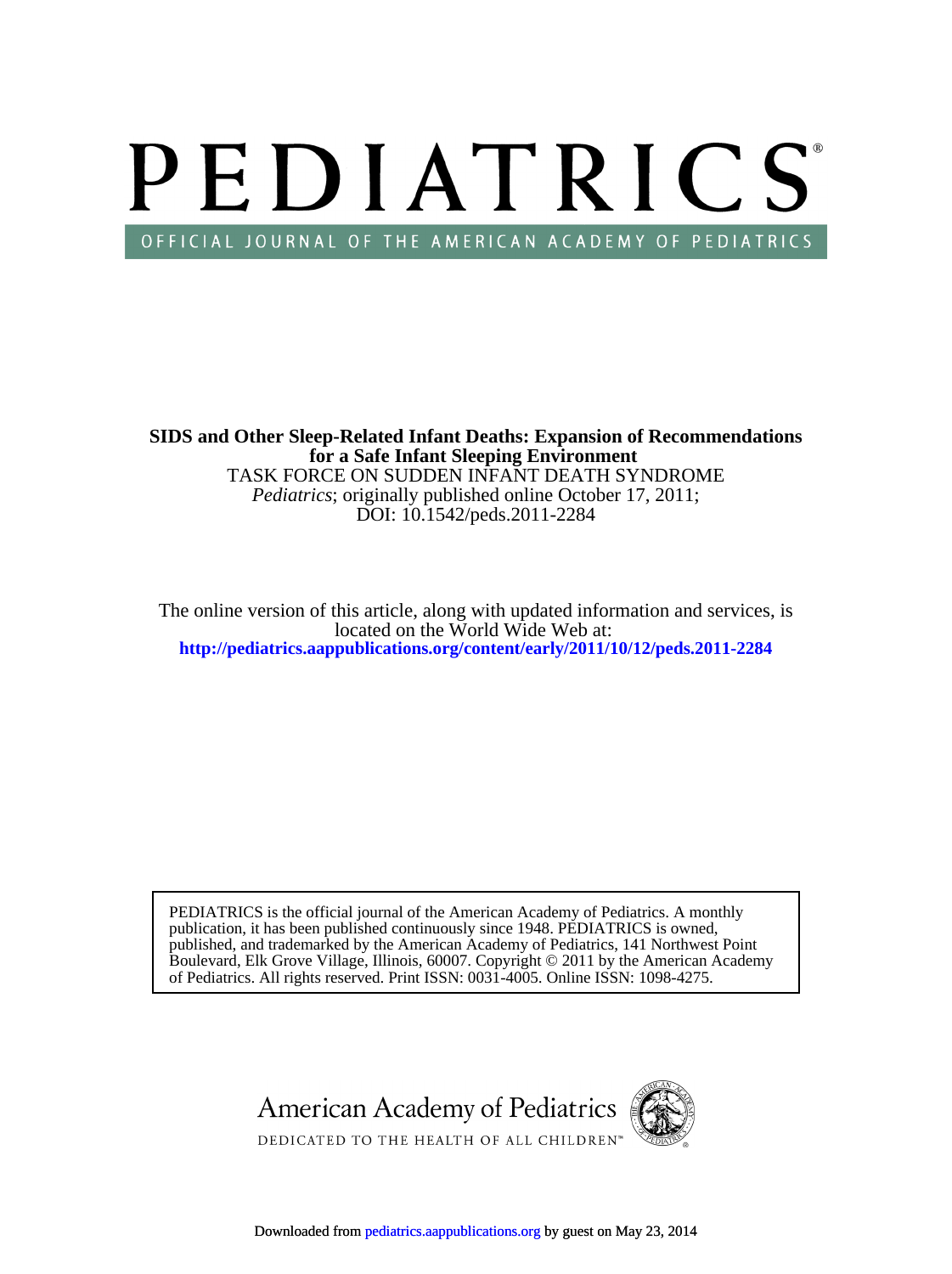### POLICY STATEMENT

DEDICATED TO THE HEALTH OF ALL CHILDREN

American Academy of Pediatrics

# SIDS and Other Sleep-Related Infant Deaths: Expansion of Recommendations for a Safe Infant Sleeping Environment

## abstract

Despite a major decrease in the incidence of sudden infant death syndrome (SIDS) since the American Academy of Pediatrics (AAP) released its recommendation in 1992 that infants be placed for sleep in a nonprone position, this decline has plateaued in recent years. Concurrently, other causes of sudden unexpected infant death that occur during sleep (sleep-related deaths), including suffocation, asphyxia, and entrapment, and ill-defined or unspecified causes of death have increased in incidence, particularly since the AAP published its last statement on SIDS in 2005. It has become increasingly important to address these other causes of sleep-related infant death. Many of the modifiable and nonmodifiable risk factors for SIDS and suffocation are strikingly similar. The AAP, therefore, is expanding its recommendations from focusing only on SIDS to focusing on a safe sleep environment that can reduce the risk of all sleep-related infant deaths, including SIDS. The recommendations described in this policy statement include supine positioning, use of a firm sleep surface, breastfeeding, room-sharing without bed-sharing, routine immunizations, consideration of using a pacifier, and avoidance of soft bedding, overheating, and exposure to tobacco smoke, alcohol, and illicit drugs. The rationale for these recommendations is discussed in detail in the accompanying "Technical Report—SIDS and Other Sleep-Related Infant Deaths: Expansion of Recommendations for a Safe Infant Sleeping Environment," which is included in this issue of *Pediatrics* (www.pediatrics.org/cgi/content/full/ 128/5/e1341). *Pediatrics* 2011;128:1030–1039

#### **INTRODUCTION**

Sudden infant death syndrome (SIDS) is a cause assigned to infant deaths that cannot be explained after a thorough case investigation, including a scene investigation, autopsy, and review of the clinical history[.1](#page-7-0) Sudden unexpected infant death (SUID), also known as sudden unexpected death in infancy, is a term used to describe any sudden and unexpected death, whether explained or unexplained (including SIDS), that occurs during infancy. After case investigation, SUIDs can be attributed to suffocation, asphyxia, entrapment, infection, ingestions, metabolic diseases, arrhythmia-associated cardiac channelopathies, and trauma (accidental or nonaccidental). The distinction between SIDS and other SUIDs, particularly those that occur during an observed or unobserved sleep period (sleep-related infant deaths), such as ac-

#### TASK FORCE ON SUDDEN INFANT DEATH SYNDROME

#### **KEY WORDS**

FREE

SIDS, sudden infant death, infant mortality, sleep position, bedsharing, tobacco, pacifier, immunization, bedding, sleep surface

#### **ABBREVIATIONS**

SIDS—sudden infant death syndrome SUID—sudden unexpected infant death AAP—American Academy of Pediatrics

This document is copyrighted and is property of the American Academy of Pediatrics and its Board of Directors. All authors have filed conflict of interest statements with the American Academy of Pediatrics. Any conflicts have been resolved through a process approved by the Board of Directors. The American Academy of Pediatrics has neither solicited nor accepted any commercial involvement in the development of the content of this publication.

www.pediatrics.org/cgi/doi/10.1542/peds.2011-2284

doi:10.1542/peds.2011-2284

All policy statements from the American Academy of Pediatrics automatically expire 5 years after publication unless reaffirmed, revised, or retired at or before that time.

PEDIATRICS (ISSN Numbers: Print, 0031-4005; Online, 1098-4275).

Copyright © 2011 by the American Academy of Pediatrics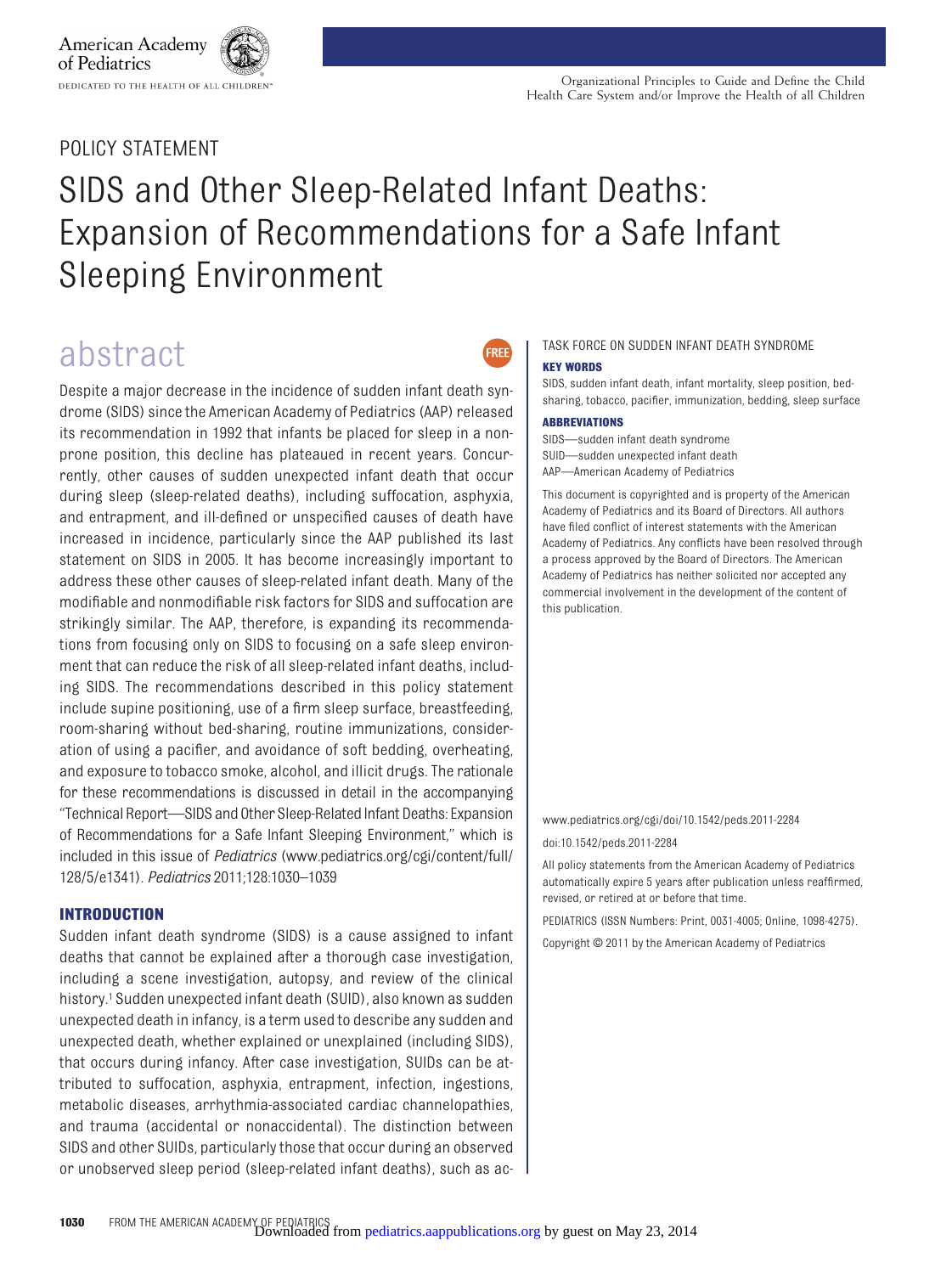#### <span id="page-2-0"></span>**TABLE 1** Summary and Strength of Recommendations

| Level A recommendations                                                                                                                                                                                                                                                                                                                                           |
|-------------------------------------------------------------------------------------------------------------------------------------------------------------------------------------------------------------------------------------------------------------------------------------------------------------------------------------------------------------------|
| Back to sleep for every sleep                                                                                                                                                                                                                                                                                                                                     |
| Use a firm sleep surface                                                                                                                                                                                                                                                                                                                                          |
| Room-sharing without bed-sharing is recommended                                                                                                                                                                                                                                                                                                                   |
| Keep soft objects and loose bedding out of the crib                                                                                                                                                                                                                                                                                                               |
| Pregnant women should receive regular prenatal care                                                                                                                                                                                                                                                                                                               |
| Avoid smoke exposure during pregnancy and after birth                                                                                                                                                                                                                                                                                                             |
| Avoid alcohol and illicit drug use during pregnancy and after birth                                                                                                                                                                                                                                                                                               |
| Breastfeeding is recommended                                                                                                                                                                                                                                                                                                                                      |
| Consider offering a pacifier at nap time and bedtime                                                                                                                                                                                                                                                                                                              |
| Avoid overheating                                                                                                                                                                                                                                                                                                                                                 |
| Do not use home cardiorespiratory monitors as a strategy for reducing the risk of SIDS                                                                                                                                                                                                                                                                            |
| Expand the national campaign to reduce the risks of SIDS to include a major focus on the safe sleep environment and ways to reduce the risks of all sleep-<br>related infant deaths, including SIDS, suffocation, and other accidental deaths; pediatricians, family physicians, and other primary care providers should<br>actively participate in this campaign |
| Level B recommendations                                                                                                                                                                                                                                                                                                                                           |
| Infants should be immunized in accordance with recommendations of the AAP and Centers for Disease Control and Prevention<br>Avoid commercial devices marketed to reduce the risk of SIDS                                                                                                                                                                          |
| Supervised, awake tummy time is recommended to facilitate development and to minimize development of positional plagiocephaly                                                                                                                                                                                                                                     |
| Level C recommendations                                                                                                                                                                                                                                                                                                                                           |
| Health care professionals, staff in newborn nurseries and NICUs, and child care providers should endorse the SIDS risk-reduction recommendations from                                                                                                                                                                                                             |
| birth                                                                                                                                                                                                                                                                                                                                                             |
| Media and manufacturers should follow safe-sleep guidelines in their messaging and advertising                                                                                                                                                                                                                                                                    |
| Continue research and surveillance on the risk factors, causes, and pathophysiological mechanisms of SIDS and other sleep-related infant deaths, with the<br>ultimate goal of eliminating these deaths entirely                                                                                                                                                   |
| These recommendations are based on the US Preventive Services Task Force levels of recommendation (www.uspreventiveservicestaskforce.org/uspstf/grades.htm).                                                                                                                                                                                                      |
| Level A: Recommendations are based on good and consistent scientific evidence (ie, there are consistent findings from at least 2 well-designed, well-conducted case-control studies, a                                                                                                                                                                            |

systematic review, or a meta-analysis). There is high certainty that the net benefit is substantial, and the conclusion is unlikely to be strongly affected by the results of future studies. Level B: Recommendations are based on limited or inconsistent scientific evidence. The available evidence is sufficient to determine the effects of the recommendations on health outcomes, but confidence in the estimate is constrained by such factors as the number, size, or quality of individual studies or inconsistent findings across individual studies. As more information becomes available, the magnitude or direction of the observed effect could change, and this change may be large enough to alter the conclusion.

Level C: Recommendations are based primarily on consensus and expert opinion.

cidental suffocation, is challenging and cannot be determined by autopsy alone. Scene investigation and review of the clinical history are also required. Many of the modifiable and nonmodifiable risk factors for SIDS and suffocation are strikingly similar. This document focuses on the subset of SUIDs that occurs during sleep.

The recommendations outlined herein were developed to reduce the risk of SIDS and sleep-related suffocation, asphyxia, and entrapment among infants in the general population. As defined by epidemiologists, risk refers to the probability that an outcome will occur given the presence of a particular factor or set of factors. Although all of the 18 recommendations cited below are intended for parents, health care providers, and others who care for infants, the last 4 recommendations are also directed toward health policy

makers, researchers, and professionals who care for or work on behalf of infants. In addition, because certain behaviors, such as smoking, can increase risk for the infant, some recommendations are directed toward women who are pregnant or may become pregnant in the near future.

[Table 1](#page-2-0) summarizes the major recommendations, along with the strength of each recommendation. It should be noted that there have been no randomized controlled trials with regards to SIDS and other sleep-related deaths; instead, case-control studies are the standard.

Because most of the epidemiologic studies that established the risk factors and on which these recommendations are based include infants up to 1 year of age, these recommendations for sleep position and the sleep envi-

ronment should be used consistently for infants up to 1 year of age. Individual medical conditions might warrant that a physician recommend otherwise after weighing the relative risks and benefits.

For the background literature review and data analyses on which this policy statement and recommendations are based, please refer to the accompanying "Technical Report—SIDS and Other Sleep-Related Infant Deaths: Expansion of Recommendations for a Safe Infant Sleeping Environment," available in the online version of this issue of *Pediatrics*. [2](#page-7-1)

#### **RECOMMENDATIONS**

1. Back to sleep for every sleep—To reduce the risk of SIDS, infants should be placed for sleep in a supine position (wholly on the back) for every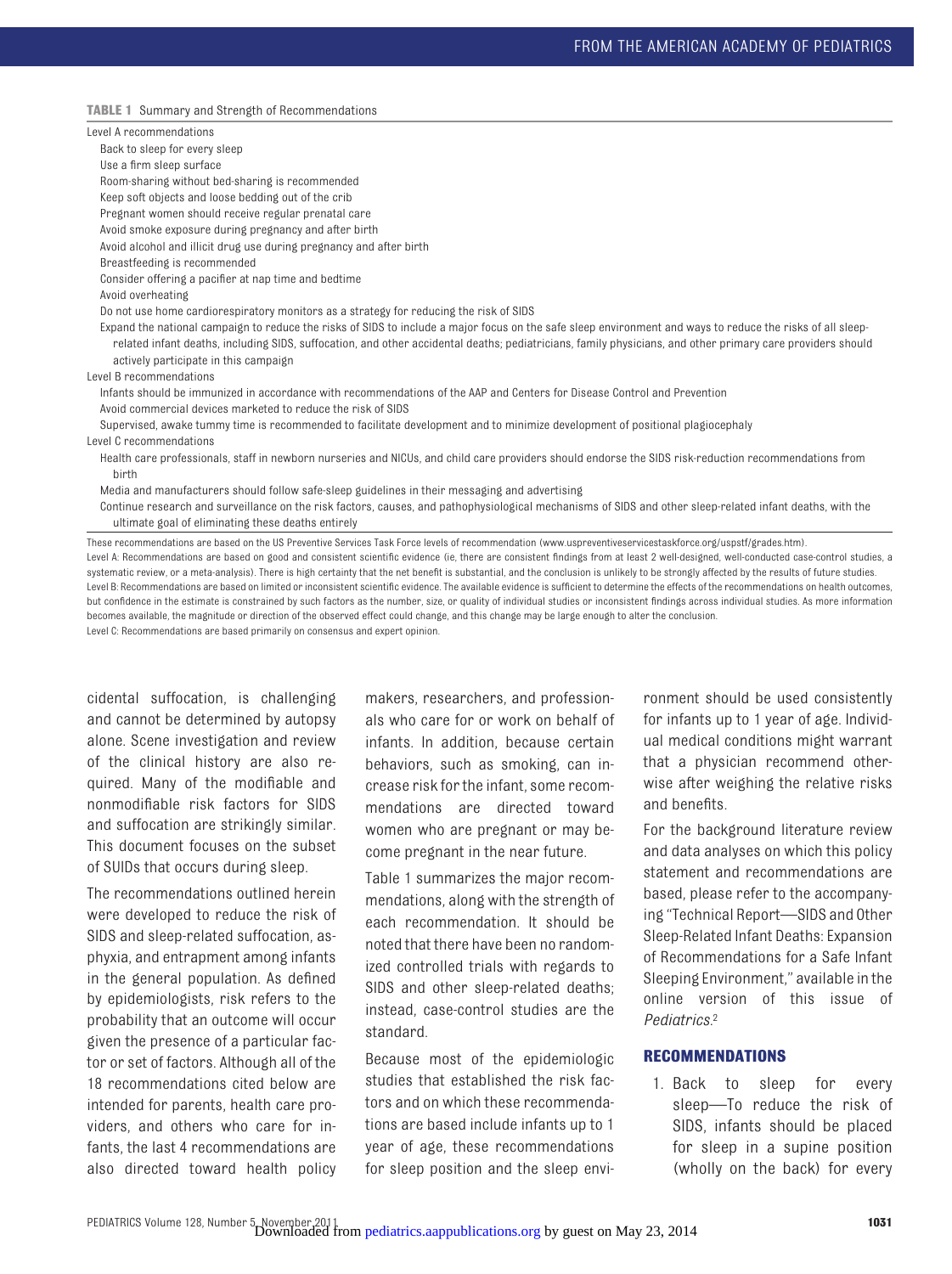sleep by every caregiver until 1 year of life[.3](#page-7-2)[–7](#page-7-3) Side sleeping is not safe and is not advised.<sup>4[,6](#page-7-5)</sup>

- a. The supine sleep position does not increase the risk of choking and aspiration in infants, even those with gastroesophageal reflux, because they have protective airway mechanisms[.8](#page-7-6)[,9](#page-8-0) Infants with gastroesophageal reflux should be placed for sleep in the supine position for every sleep, with the rare exception of infants for whom the risk of death from complications of gastroesophageal reflux is greater than the risk of SIDS (ie, those with upper airway disorders, for whom airway protective mechanisms are impaired), $10$  including infants with anatomic abnormalities such as type 3 or 4 laryngeal clefts who have not undergone antireflux surgery. Elevating the head of the infant's crib while the infant is supine is not recommended.<sup>11</sup> It is ineffective in reducing gastroesophageal reflux; in addition, it might result in the infant sliding to the foot of the crib into a position that might compromise respiration.
- b. Preterm infants are at increased risk of SIDS[,12](#page-8-3)[,13](#page-8-4) and the association between prone sleep position and SIDS among low birth weight infants is equal to, or perhaps even stronger than, the association among those born at term[.14](#page-8-5) Preterm infants and other infants in the NICU should be placed in the supine position for sleep as soon as the infant is medically stable and significantly before the infant's antici-

pated discharge, by 32 weeks' postmenstrual age[.15](#page-8-6) NICU personnel should endorse safe-sleeping guidelines with parents of infants from the time of admission to the NICU.

- c. There is no evidence that placing infants on the side during the first few hours of life promotes clearance of amniotic fluid and decreases the risk of aspiration. Infants in the newborn nursery and infants who are rooming in with their parents should be placed in the supine position as soon as they are ready to be placed in the bassinet.
- d. Although data to make specific recommendations as to when it is safe for infants to sleep in the prone or side position are lacking, studies that have established prone and side sleeping as risk factors for SIDS include infants up to 1 year of age. Therefore, infants should continue to be placed supine until 1 year of age. Once an infant can roll from supine to prone and from prone to supine, the infant can be allowed to remain in the sleep position that he or she assumes.
- 2. Use a firm sleep surface—A firm crib mattress, covered by a fitted sheet, is the recommended sleeping surface to reduce the risk of SIDS and suffocation.
	- a. A crib, bassinet, or portable crib/play yard that conforms to the safety standards of the Consumer Product Safety Commission and ASTM International (formerly the American Society for Testing and Materials) is recommended[.16](#page-8-7) In addition, parents and providers should

check to make sure that the product has not been recalled. Cribs with missing hardware should not be used, and the parent or provider should not attempt to fix broken components of a crib, because many deaths are associated with cribs that are broken or have missing parts (including those that have presumably been fixed). Local organizations throughout the United States can help to provide low-cost or free cribs or play yards for families with financial constraints.

- b. Only mattresses designed for the specific product should be used. Mattresses should be firm and maintain their shape even when the fitted sheet designated for that model is used, such that there are no gaps between the mattress and the side of the crib, bassinet, portable crib, or play yard. Pillows or cushions should not be used as substitutes for mattresses or in addition to a mattress. Soft materials or objects such as pillows, quilts, comforters, or sheepskins, even if covered by a sheet, should not be placed under a sleeping infant. If a mattress cover to protect against wetness is used, it should be tightly fitting and thin.
- c. Infants should not be placed for sleep on beds because of the risk of entrapment and suffocation.<sup>17,[18](#page-8-9)</sup> In addition. portable bed rails should not be used with infants because of the risk of entrapment and strangulation.
- d. The infant should sleep in an area free of hazards, such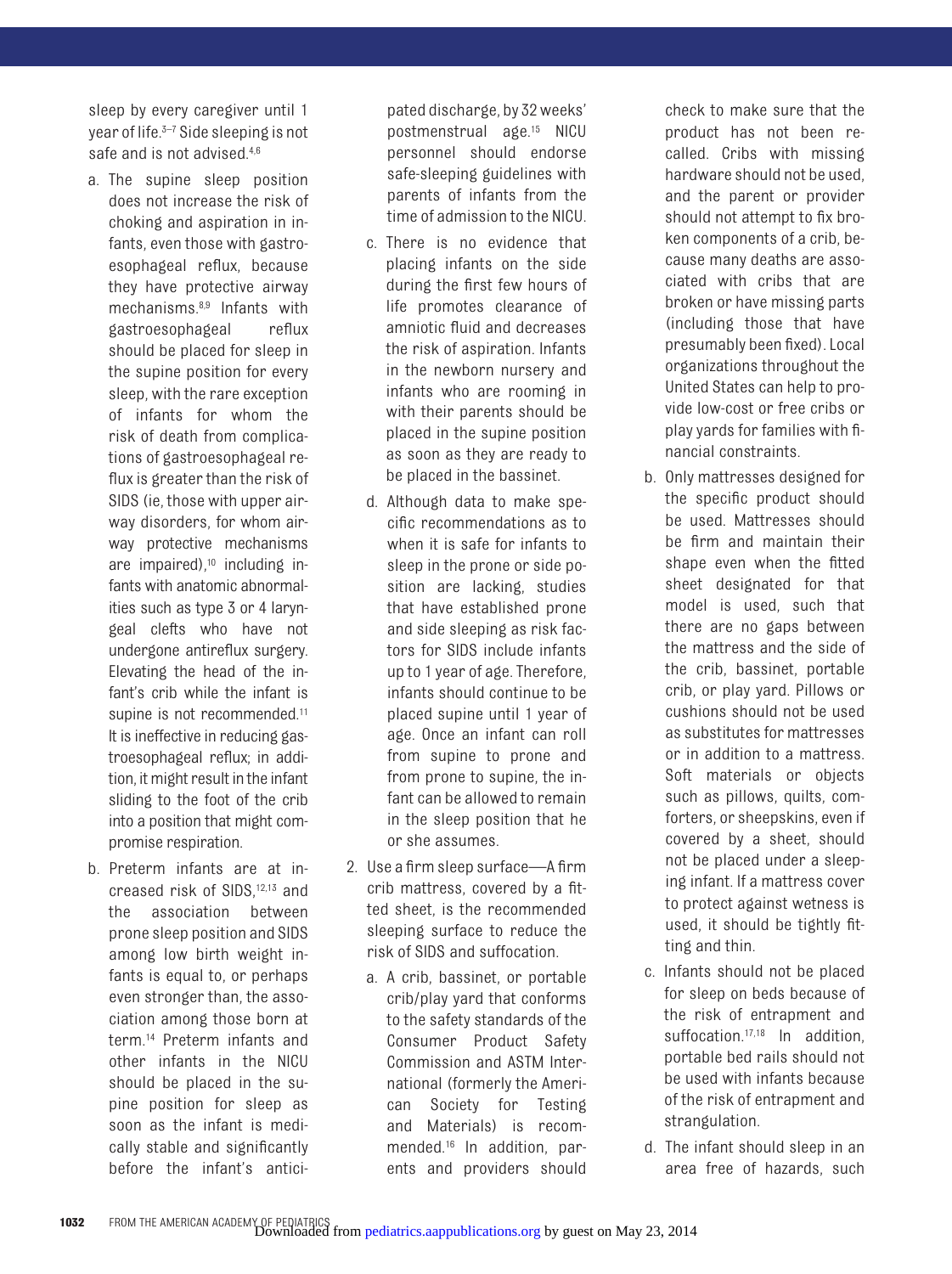as dangling cords, electric wires, and window-covering cords, because they might present a strangulation risk.

- e. Sitting devices, such as car safety seats, strollers, swings, infant carriers, and infant slings, are not recommended for routine sleep in the hospital or at home. $19-23$ Infants who are younger than 4 months are particularly at risk, because they might assume positions that can create risk of suffocation or airway obstruction. When infant slings and cloth carriers are used for carrying, it is important to ensure that the infant's head is up and above the fabric, the face is visible, and that the nose and mouth are clear of obstructions.<sup>24</sup> After nursing, the infant should be repositioned in the sling so that the head is up, is clear of fabric, and is not against the adult's body or the sling. If an infant falls asleep in a sitting device, he or she should be removed from the product and moved to a crib or other appropriate flat surface as soon as is practical. Car safety seats and similar products are not stable on a crib mattress or other elevated surfaces[.25](#page-8-13)[–29](#page-8-14)
- 3. Room-sharing without bedsharing is recommended— There is evidence that this arrangement decreases the risk of SIDS by as much as 50%[.5](#page-7-7)[,7](#page-7-3)[,30,](#page-8-15)[31](#page-8-16) In addition, this arrangement is most likely to prevent suffocation, strangulation, and entrapment that might occur when the infant is sleeping in an adult bed.
	- a. The infant's crib, portable crib, play yard, or bassinet

should be placed in the parents' bedroom close to the parents' bed. This arrangement reduces SIDS risk and removes the possibility of suffocation, strangulation, and entrapment that might occur when the infant is sleeping in the adults' bed. It also allows close parental proximity to the infant and facilitates feeding, comforting, and monitoring of the infant.

- b. Devices promoted to make bed-sharing "safe" (eg, inbed co-sleepers) are not recommended.
- c. Infants may be brought into the bed for feeding or comforting but should be returned to their own crib or bassinet when the parent is ready to return to sleep[.6](#page-7-5)[,32](#page-8-17) Because of the extremely high risk of SIDS and suffocation on couches and armchairs[,3](#page-7-2)[,5](#page-7-7)[,6,](#page-7-5)[31,](#page-8-16)[32](#page-8-17) infants should not be fed on a couch or armchair when there is a high risk that the parent might fall asleep.
- d. Epidemiologic studies have not demonstrated any bedsharing situations that are protective against SIDS or suffocation. Furthermore, not all risks associated with bedsharing, such as parental fatigue, can be controlled. Therefore, the American Academy of Pediatrics (AAP) does not recommend any specific bed-sharing situations as safe. Moreover, there are specific circumstances that, in epidemiologic studies, substantially increase the risk of SIDS or suffocation while bed-sharing. In particular, it should be stressed to

parents that they avoid the following situations at all times:

- i. Bed-sharing when the infant is younger than 3 months, regardless of whether the parents are smokers or not[.5](#page-7-7)[,7,](#page-7-3)[31–](#page-8-16)[34](#page-8-18)
- ii. Bed-sharing with a current smoker (even if he or she does not smoke in bed) or if the mother smoked during pregnanc[y.5](#page-7-7)[,6,](#page-7-5)[34](#page-8-18)[–36](#page-8-19)
- iii. Bed-sharing with someone who is excessively tired.
- iv. Bed-sharing with someone who has or is using medications (eg, certain antidepressants, pain medications) or substances (eg, alcohol, illicit drugs) that could impair his or her alertness or ability to arouse.<sup>7,[37](#page-8-20)</sup>
- v. Bed-sharing with anyone who is not a parent, including other children. $3$
- vi. Bed-sharing with multiple persons[.3](#page-7-2)
- vii. Bed-sharing on a soft surface such as a waterbed, old mattress, sofa, couch, or armchai[r.3](#page-7-2)[,5,](#page-7-7)[6,](#page-7-5)[31,](#page-8-16)[32](#page-8-17)
- viii. Bed-sharing on a surface with soft bedding, including pillows, heavy blankets, quilts, and comforter[s.3](#page-7-2)[,38](#page-8-21)
- e. It is prudent to provide separate sleep areas and avoid cobedding for twins and higherorder multiples in the hospital and at home.<sup>39</sup>
- 4. Keep soft objects and loose bedding out of the crib to reduce the risk of SIDS, suffocation, entrapment, and strangulation.
	- a. Soft objects, such as pillows and pillow-like toys, quilts, comfort-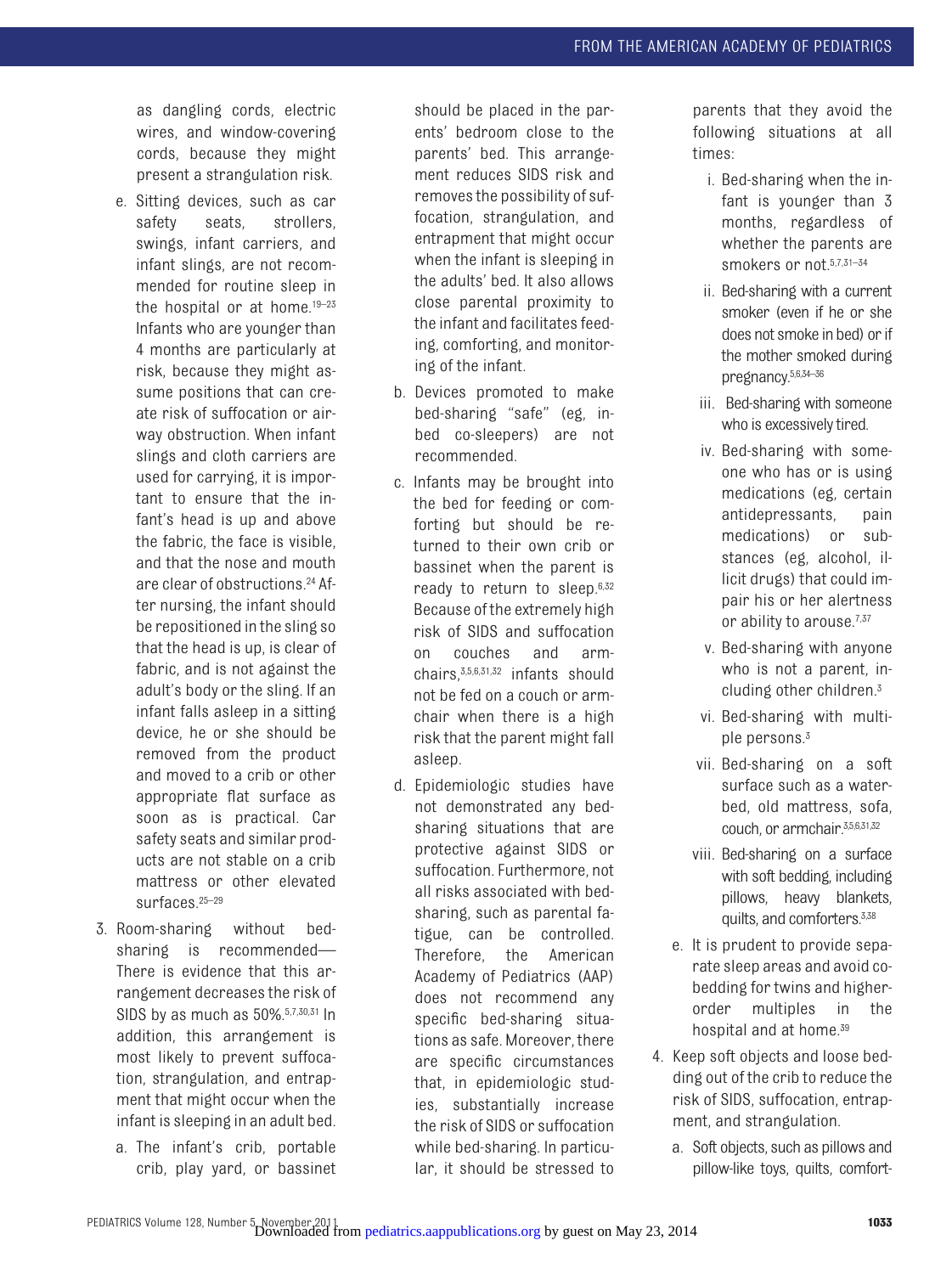ers, and sheepskins, should be kept out of an infant's sleeping environment[.40](#page-8-23)[–45](#page-8-24)

- b. Loose bedding, such as blankets and sheets, might be hazardous and should not be used in the infant's sleeping environment[.3](#page-7-2)[,6,](#page-7-5)[46–](#page-8-25)[51](#page-9-0)
- c. Because there is no evidence that bumper pads or similar products that attach to crib slats or sides prevent injury in young infants and because there is the potential for suffocation, entrapment, and strangulation, these products are not recommended[.52](#page-9-1)[,53](#page-9-2)
- d. Infant sleep clothing that is designed to keep the infant warm without the possible hazard of head covering or entrapment can be used.
- 5. Pregnant women should receive regular prenatal care—There is substantial epidemiologic evidence linking a lower risk of SIDS for infants whose mothers obtain regular prenatal care[.54](#page-9-3)[–57](#page-9-4)
- 6. Avoid smoke exposure during pregnancy and after birth— Both maternal smoking during pregnancy and smoke in the infant's environment after birth are major risk factors for SIDS.
	- a. Mothers should not smoke during pregnancy or after the infant's birth[.1](#page-7-0)[,58](#page-9-5)[–61](#page-9-6)
	- b. There should be no smoking near pregnant women or infants. Encourage families to set strict rules for smokefree homes and cars and to eliminate secondhand tobacco smoke from all places in which children and other nonsmokers spend time[.62](#page-9-7)[,63](#page-9-8)
	- c. The risk of SIDS is particularly high when the infant bed-

shares with an adult smoker[.5,](#page-7-7)[6](#page-7-5)[,34](#page-8-18)[–36](#page-8-19)

- 7. Avoid alcohol and illicit drug use during pregnancy and after birth—There is an increased risk of SIDS with prenatal and postnatal exposure to alcohol or illicit drug use.
	- a. Mothers should avoid alcohol and illicit drugs periconceptionally and during pregnancy[.64](#page-9-9)[–70](#page-9-10)
	- b. Parental alcohol and/or illicit drug use in combination with bed-sharing places the infant at particularly high risk of SIDS[.7,](#page-7-3)[37](#page-8-20)
- 8. Breastfeeding is recommended.
	- a. Breastfeeding is associated with a reduced risk of SIDS.<sup>71-73</sup> If possible, mothers should exclusively breastfeed or feed with expressed human milk (ie, not offer any formula or other non–human milk–based supplements) for 6 months, in alignment with recommendations of the AAP[.74](#page-9-13)
	- b. The protective effect of breastfeeding increases with exclusivity.<sup>73</sup> However, any breastfeeding has been shown to be more protective against SIDS than no breastfeeding[.73](#page-9-12)
- 9. Consider offering a pacifier at nap time and bedtime— Although the mechanism is yet unclear, studies have reported a protective effect of pacifiers on the incidence of SIDS. 3,[7](#page-7-3)[,32](#page-8-17) The protective effect persists throughout the sleep period, even if the pacifier falls out of the infant's mouth.
	- a. The pacifier should be used when placing the infant for sleep. It does not need to be

reinserted once the infant falls asleep. If the infant refuses the pacifier, he or she should not be forced to take it. In those cases, parents can try to offer the pacifier again when the infant is a little older.

- b. Because of the risk of strangulation, pacifiers should not be hung around the infant's neck. Pacifiers that attach to infant clothing should not be used with sleeping infants.
- c. Objects such as stuffed toys, which might present a suffocation or choking risk, should not be attached to pacifiers.
- d. For breastfed infants, delay pacifier introduction until breastfeeding has been firmly established[,74](#page-9-13) usually by 3 to 4 weeks of age.
- e. There is insufficient evidence that finger-sucking is protective against SIDS.
- 10. Avoid overheating—Although studies have revealed an increased risk of SIDS with overheating[,75–](#page-9-14)[78](#page-9-15) the definition of overheating in these studies varied. Therefore, it is difficult to provide specific roomtemperature guidelines for avoiding overheating.
	- a. In general, infants should be dressed appropriately for the environment, with no more than 1 layer more than an adult would wear to be comfortable in that environment.
	- b. Parents and caregivers should evaluate the infant for signs of overheating, such as sweating or the infant's chest feeling hot to the touch.
	- c. Overbundling and covering of the face and head should be avoided[.79](#page-9-16)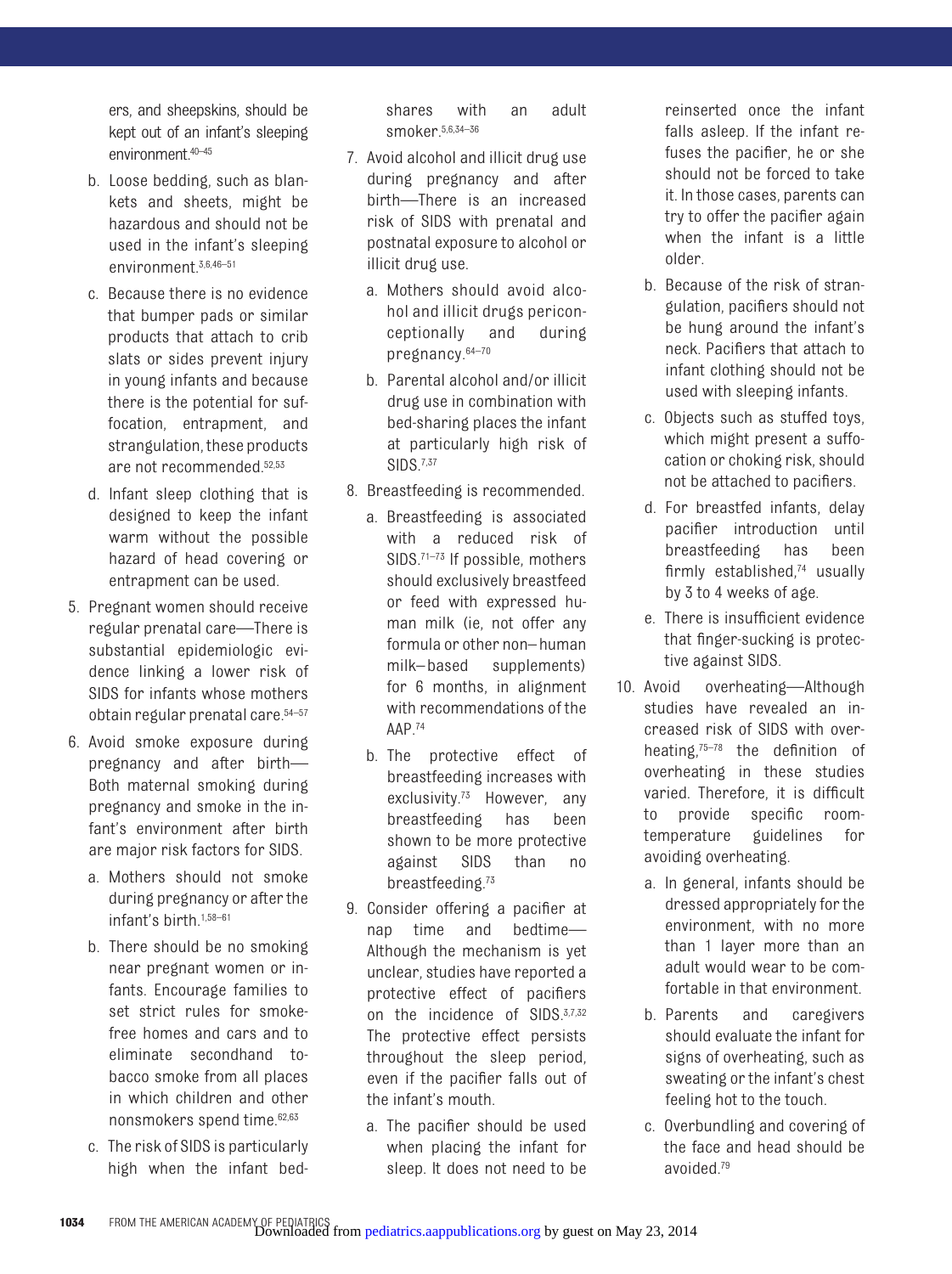- d. There is currently insufficient evidence to recommend the use of a fan as a SIDS riskreduction strategy.
- 11. Infants should be immunized in accordance with recommendations of the AAP and the Centers for Disease Control and Prevention— There is no evidence that there is a causal relationship between immunizations and SIDS.<sup>80</sup> Indeed, recent evidence suggests that immunization might have a protective effect against SIDS.<sup>81–[83](#page-9-19)</sup> Infants should also be seen for regular well-child checks in accordance with AAP recommendations.
- 12. Avoid commercial devices marketed to reduce the risk of SIDS—These devices include wedges, positioners, special mattresses, and special sleep surfaces. There is no evidence that these devices reduce the risk of SIDS or suffocation or that they are safe.
	- a. The AAP concurs with the US Food and Drug Administration and Consumer Product Safety Commission that manufacturers should not claim that a product or device protects against SIDS unless there is scientific evidence to that effect.
- 13. Do not use home cardiorespiratory monitors as a strategy to reduce the risk of SIDS— Although cardiorespiratory monitors can be used at home to detect apnea, bradycardia, and, when pulse oximetry is used, decreases in oxyhemoglobin saturation, there is no evidence that use of such devices decreases the incidence of SIDS[.84](#page-9-20)[–87](#page-10-0) They might be of value for selected infants but should not be used routinely.

There is also no evidence that routine in-hospital cardiorespiratory monitoring before discharge from the hospital can identify newborn infants at risk of SIDS.

- 14. Supervised, awake tummy time is recommended to facilitate development and to minimize development of positional plagiocephaly.
	- a. Although there are no data to make specific recommendations as to how often and how long it should be undertaken, supervised, awake tummy time is recommended on a daily basis, beginning as early as possible, to promote motor development, facilitate development of the upper body muscles, and minimize the risk of positional plagiocephaly[.88](#page-10-1)
	- b. Diagnosis, management, and other prevention strategies for positional plagiocephaly, such as avoidance of excessive time in car safety seats and changing the infant's orientation in the crib, are discussed in detail in the recent AAP clinical report on positional skull deformities.<sup>88</sup>
- 15. Health care professionals, staff in newborn nurseries and neonatal intensive care nurseries, and child care providers should endorse the SIDS risk-reduction rec-ommendations from birth<sup>89–[91](#page-10-3)</sup>
	- a. Staff in NICUs should model and implement all SIDS riskreduction recommendations as soon as the infant is clinically stable and significantly before anticipated discharge.
	- b. Staff in newborn nurseries should model and implement these recommendations be-

ginning at birth and well before anticipated discharge.

- c. All physicians, nurses, and other health care professionals should receive education on safe infant sleep.
- d. All child care providers should receive education on safe infant sleep and implement safe sleep practices. It is preferable that they have written policies.
- 16. Media and manufacturers should follow safe-sleep guidelines in their messaging and advertising.

Media exposures (including movie, television, magazines, newspapers, and Web sites), manufacturer advertisements, and store displays affect individual behavior by influencing be-liefs and attitudes.<sup>89[,91](#page-10-3)</sup> Media and advertising messages contrary to safe-sleep recommendations might create misinformation about safe sleep practices[.92](#page-10-4)

- 17. Expand the national campaign to reduce the risks of SIDS to include a major focus on the safe sleep environment and ways to reduce the risks of all sleeprelated infant deaths, including SIDS, suffocation, and other accidental deaths. Pediatricians, family physicians, and other primary care providers should actively participate in this campaign.
	- a. Public education should continue for all who care for infants, including parents, child care providers, grandparents, foster parents, and babysitters, and should include strategies for overcoming barriers to behavior change.
	- b. The campaign should continue to have a special focus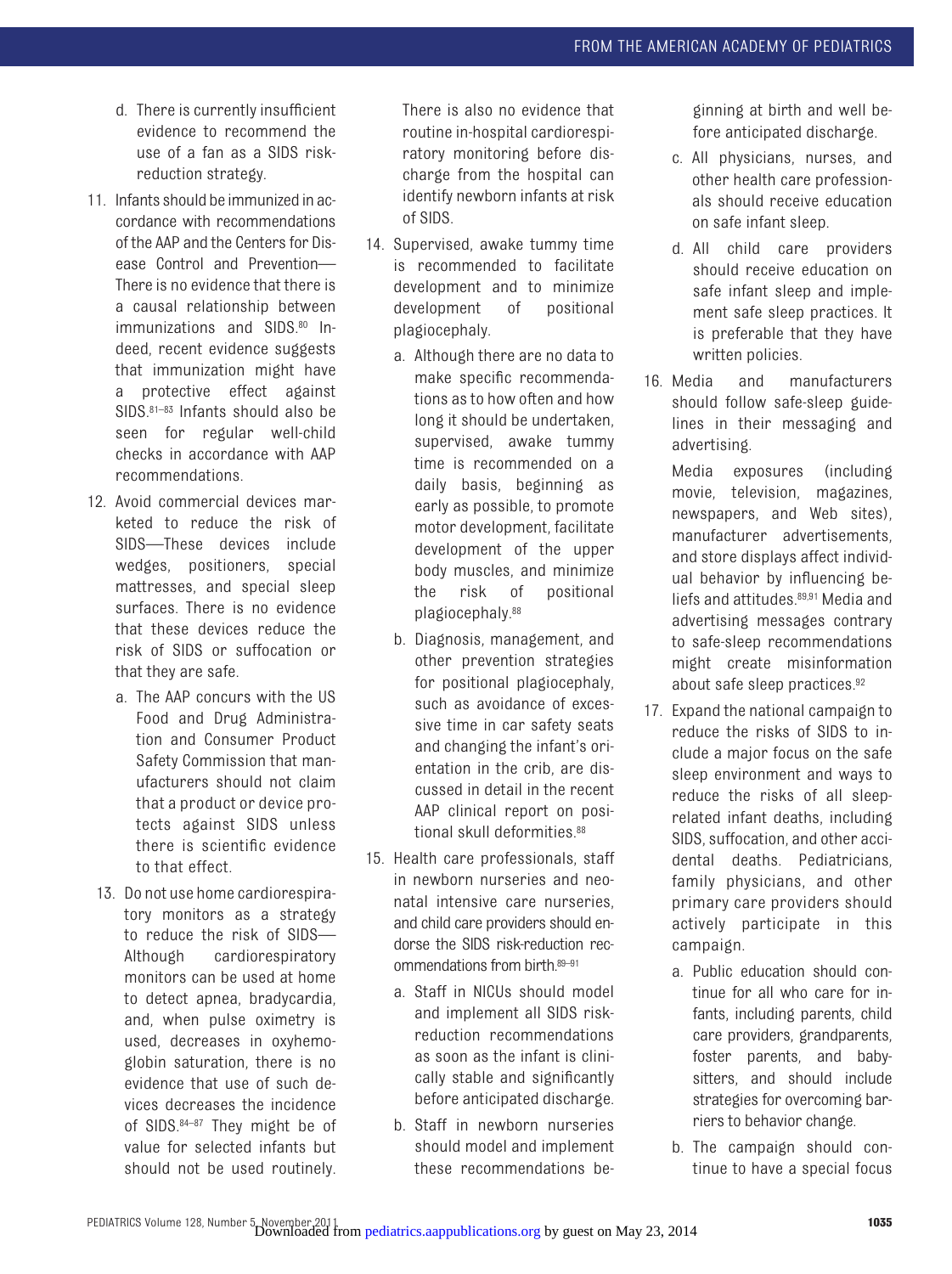on the black and American Indian/Alaskan Native populations because of the higher incidence of SIDS and other sleep-related infant deaths in these groups.

- c. The campaign should specifically include strategies for increasing breastfeeding while decreasing bed-sharing and eliminating tobacco smoke exposure.
- d. These recommendations should be introduced before pregnancy and ideally in secondary school curricula for both boys and girls. The importance of maternal preconceptional health and avoidance of substance use (including alcohol and smoking) should be included in this training.
- e. Safe-sleep messages should be reviewed, revised, and reissued at least every 5 years to address the next generation of new parents and products on the market.
- 18. Continue research and surveillance on the risk factors, causes, and pathophysiological mechanisms of SIDS and other sleeprelated infant deaths, with the ul-

#### **REFERENCES**

- <span id="page-7-0"></span>1. Willinger M, James LS, Catz C. Defining the sudden infant death syndrome (SIDS): deliberations of an expert panel convened by the National Institute of Child Health and Human Development. *Pediatr Pathol*. 1991; 11(5):677– 684
- <span id="page-7-1"></span>2. Moon RY, American Academy of Pediatrics Task Force on Sudden Infant Death Syndrome. Technical report—SIDS and other sleep-related infant deaths: expansion of recommendations for a safe infant sleeping environment. *Pediatrics*. 2011:128(5). Available at: [www.pediatrics.org/cgi/content/](www.pediatrics.org/cgi/content/full/128/5/eXXX) [full/128/5/e](www.pediatrics.org/cgi/content/full/128/5/eXXX)●●●●●
- <span id="page-7-2"></span>3. Hauck FR, Herman SM, Donovan M, et al. Sleep environment and the risk of sudden

timate goal of eliminating these deaths entirely.

- a. Education campaigns need to be evaluated, and innovative intervention methods need to be encouraged and funded.
- b. Continued research and improved surveillance on the etiology and pathophysiological basis of SIDS should be funded.
- c. Standardized protocols for death-scene investigations should continue to be implemented. Comprehensive autopsies that include full external and internal examination of all major organs and tissues (including the brain), complete radiographs, metabolic testing, and toxicology screening should be performed. Training about how to conduct comprehensive death-scene investigation offered to medical examiners, coroners, death-scene investigators, first responders, and law enforcement should continue, and resources for maintaining training and conduct of these investigations need to be allocated. In addition, child death reviews, with involvement of pediatricians

and other primary care providers, should be supported and funded.

- d. Improved and widespread surveillance of SIDS and SUID cases should be implemented and funded.
- e. Federal and private funding agencies should remain committed to all aspects of the aforementioned research.

#### **LEAD AUTHOR**

Rachel Y. Moon, MD

#### **TASK FORCE ON SUDDEN INFANT DEATH SYNDROME, 2010 –2011**

Rachel Y. Moon, MD, Chairperson Robert A. Darnall, MD Michael H. Goodstein, MD Fern R. Hauck, MD, MS

#### **CONSULTANTS**

- Marian Willinger, PhD  *Eunice Kennedy Shriver National Institute for Child Health and Human Development*
- Carrie K. Shapiro-Mendoza, PhD, MPH *– Centers for Disease Control and Prevention*

#### **STAFF**

James Couto, MA

#### **ACKNOWLEDGMENTS**

The task force acknowledges the contributions provided by others to the collection and interpretation of data examined in preparation of this report. The task force is particularly grateful for the report submitted by Dr Suad Wanna-Nakamura (Consumer Product Safety Commission).

infant death syndrome in an urban population: the Chicago Infant Mortality Study. *Pediatrics*. 2003;111(5 pt 2): 1207–1214

- <span id="page-7-4"></span>4. Li DK, Petitti DB, Willinger M, et al. Infant sleeping position and the risk of sudden infant death syndrome in California, 1997–2000. *Am J Epidemiol*. 2003;157(5):446–455
- <span id="page-7-7"></span>5. Blair PS, Fleming PJ, Smith IJ, et al. Babies sleeping with parents: case-control study of factors influencing the risk of the sudden infant death syndrome. CESDI SUDI Research Group. *BMJ*. 1999;319(7223):1457–1462
- <span id="page-7-5"></span>6. Fleming PJ, Blair PS, Bacon C, et al. Environment of infants during sleep and risk

of the sudden infant death syndrome: results of 1993–5 case-control study for confidential inquiry into stillbirths and deaths in infancy. Confidential Enquiry Into Stillbirths and Deaths Regional Coordinators and Researchers. *BMJ*. 1996; 313(7051):191–195

- <span id="page-7-3"></span>7. Carpenter RG, Irgens LM, Blair PS, et al. Sudden unexplained infant death in 20 regions in Europe: case control study. *Lancet*. 2004; 363(9404):185–191
- <span id="page-7-6"></span>8. Malloy MH. Trends in postneonatal aspiration deaths and reclassification of sudden infant death syndrome: impact of the "Back to Sleep" program. *Pediatrics*. 2002;109(4): 661– 665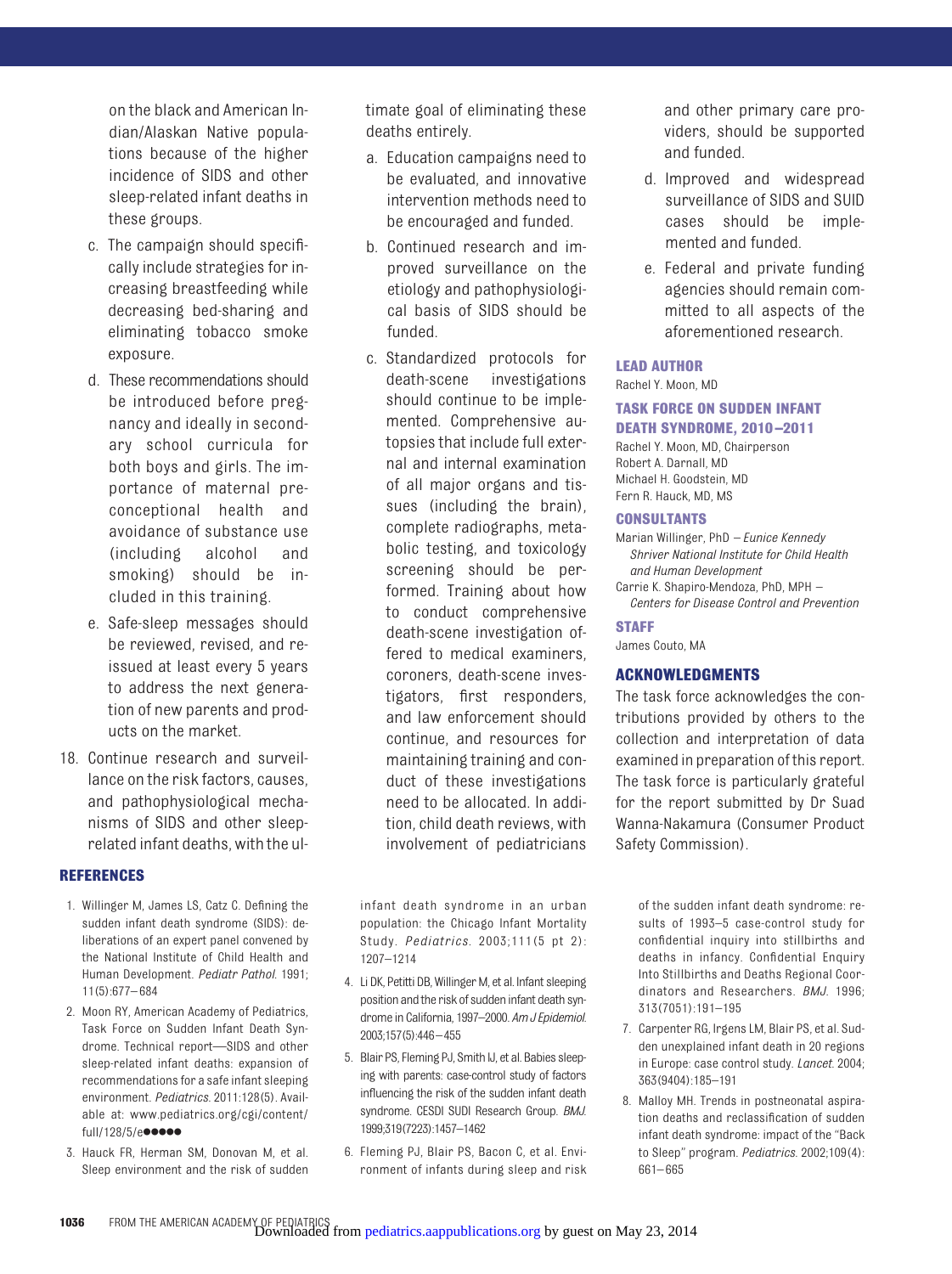- <span id="page-8-0"></span>9. Tablizo MA, Jacinto P, Parsley D, Chen ML, Ramanathan R, Keens TG. Supine sleeping position does not cause clinical aspiration in neonates in hospital newborn nurseries. *Arch Pediatr Adolesc Med*. 2007;161(5): 507–510
- <span id="page-8-1"></span>10. Vandenplas Y, Rudolph CD, Di Lorenzo C, et al. Pediatric gastroesophageal reflux clinical practice guidelines: joint recommendations of the North American Society for Pediatric Gastroenterology, Hepatology, and Nutrition (NASPGHAN) and the European Society for Pediatric Gastroenterology, Hepatology, and Nutrition (ESPGHAN). *J Pediatr Gastroenterol Nutr*. 2009;49(4):498 –547
- <span id="page-8-2"></span>11. Tobin JM, McCloud P, Cameron DJ. Posture and gastro-oesophageal reflux: a case for left lateral positioning. *Arch Dis Child*. 1997; 76(3):254 –258
- <span id="page-8-3"></span>12. Malloy MH, Hoffman HJ. Prematurity, sudden infant death syndrome, and age of death. *Pediatrics*. 1995;96(3 pt 1):464 – 471
- <span id="page-8-4"></span>13. Sowter B, Doyle LW, Morley CJ, Altmann A, Halliday J. Is sudden infant death syndrome still more common in very low birthweight infants in the 1990s? *Med J Aust*. 1999; 171(8):411– 413
- <span id="page-8-5"></span>14. Oyen N, Markestad T, Skjaerven R, et al. Combined effects of sleeping position and prenatal risk factors in sudden infant death syndrome: the Nordic epidemiological SIDS study. *Pediatrics*. 1997;100(4):613– 621
- <span id="page-8-6"></span>15. American Academy of Pediatrics, Committee on Fetus and Newborn. Hospital discharge of the high-risk neonate. *Pediatrics*. 2008;122(5):1119 –1126
- <span id="page-8-7"></span>16. US Consumer Product Safety Commission. *Crib safety tips: use your crib safely*. Washington, DC: US Consumer Product Safety Commission. CPSC Document No. 5030. Available at: [http://www.cpsc.gov/cpscpub/pubs/](www.cpsc.gov/cpscpub/pubs/5030.html) [5030.html.](www.cpsc.gov/cpscpub/pubs/5030.html) Accessed September 30, 2011
- <span id="page-8-8"></span>17. Ostfeld BM, Perl H, Esposito L, et al. Sleep environment, positional, lifestyle, and demographic characteristics associated with bed sharing in sudden infant death syndrome cases: a population-based study. *Pediatrics*. 2006;118(5):2051–2059
- <span id="page-8-9"></span>18. Scheers NJ, Rutherford GW, Kemp JS. Where should infants sleep? A comparison of risk for suffocation of infants sleeping in cribs, adult beds, and other sleeping locations. *Pediatrics*. 2003;112(4):883– 889
- <span id="page-8-10"></span>19. Bass JL, Bull M. Oxygen desaturation in term infants in car safety seats. *Pediatrics*. 2002; 110(2 pt 1):401– 402
- 20. Kornhauser Cerar L, Scirica CV, Štucin Gantar I, Osredkar D, Neubauer D, Kinane TB. A comparison of respiratory patterns in healthy term infants placed in car safety

seats and beds. *Pediatrics*. 2009;124(3). Available at: [www.pediatrics.org/cgi/](www.pediatrics.org/cgi/content/full/124/3/e396) [content/full/124/3/e396](www.pediatrics.org/cgi/content/full/124/3/e396)

- 21. Côté A, Bairam A, Deschesne M, Hatzakis G. Sudden infant deaths in sitting devices. *Arch Dis Child*. 2008;93(5):384 –389
- 22. Merchant JR, Worwa C, Porter S, Coleman JM, deRegnier RA. Respiratory instability of term and near-term healthy newborn infants in car safety seats. *Pediatrics*. 2001; 108(3):647– 652
- <span id="page-8-11"></span>23. Willett LD, Leuschen MP, Nelson LS, Nelson RM Jr. Risk of hypoventilation in premature infants in car seats. *J Pediatr*. 1986;109(2): 245–248
- <span id="page-8-12"></span>24. US Consumer Product Safety Commission. *Infant Deaths Prompt CPSC Warning About Sling Carriers for Babies* [press release]. Washington, DC: US Consumer Product Safety Commission; 2010. Available at: [www.](www.cpsc.gov/cpscpub/prerel/prhtml10/10165.html) [cpsc.gov/cpscpub/prerel/prhtml10/10165.](www.cpsc.gov/cpscpub/prerel/prhtml10/10165.html) [html.](www.cpsc.gov/cpscpub/prerel/prhtml10/10165.html) Accessed August 27, 2011
- <span id="page-8-13"></span>25. Desapriya EB, Joshi P, Subzwari S, Nolan M. Infant injuries from child restraint safety seat misuse at British Columbia Children's Hospital. *Pediatr Int*. 2008;50(5):674 – 678
- 26. Graham CJ, Kittredge D, Stuemky JH. Injuries associated with child safety seat misuse. *Pediatr Emerg Care*. 1992;8(6):351–353
- 27. Parikh SN, Wilson L. Hazardous use of car seats outside the car in the United States, 2003–2007. *Pediatrics*. 2010;126(2):352–357
- 28. Pollack-Nelson C. Fall and suffocation injuries associated with in-home use of car seats and baby carriers. *Pediatr Emerg Care*. 2000;16(2):77–79
- <span id="page-8-14"></span>29. Wickham T, Abrahamson E. Head injuries in infants: the risks of bouncy chairs and car seats. *Arch Dis Child*. 2002;86(3):168 –169
- <span id="page-8-15"></span>30. Mitchell EA, Thompson JMD. Co-sleeping increases the risk of SIDS, but sleeping in the parents' bedroom lowers it. In: Rognum TO, ed. *Sudden Infant Death Syndrome: New Trends in the Nineties*. Oslo, Norway: Scandinavian University Press; 1995:266 –269
- <span id="page-8-16"></span>31. Tappin D, Ecob R, Brooke H. Bedsharing, roomsharing, and sudden infant death syndrome in Scotland: a case control study. *J Pediatr*. 2005;147(1):32–37
- <span id="page-8-17"></span>32. McGarvey C, McDonnell M, Chong A, O'Regan M, Matthews T. Factors relating to the infant's last sleep environment in sudden infant death syndrome in the Republic of Ireland. *Arch Dis Child*. 2003;88(12):1058 –1064
- 33. McGarvey C, McDonnell M, Hamilton K, O'Regan M, Matthews T. An 8 year study of risk factors for SIDS: bed-sharing vs. non bed-sharing. *Arch Dis Child*. 2006;91(4): 318 –323
- <span id="page-8-18"></span>34. Vennemann M, Hense HW, Bajanowski T, et

al. Bed sharing and the risk of SIDS: can we resolve the debate? *J Pediatr*. In press; ePub ahead of print August 21, 2011

- 35. Arnestad M, Andersen M, Vege A, Rognum TO. Changes in the epidemiological pattern of sudden infant death syndrome in southeast Norway, 1984 –1998: implications for future prevention and research. *Arch Dis Child*. 2001;85(2):108 –115
- <span id="page-8-19"></span>36. Scragg R, Mitchell EA, Taylor BJ, et al. Bed sharing, smoking, and alcohol in the sudden infant death syndrome. New Zealand Cot Death Study Group. *BMJ*. 1993;307(6915): 1312–1318
- <span id="page-8-20"></span>37. Blair PS, Sidebotham P, Evason-Coombe C, Edmonds M, Heckstall-Smith EM, Fleming P. Hazardous cosleeping environments and risk factors amenable to change: casecontrol study of SIDS in south west England. *BMJ*. 2009;339:b3666
- <span id="page-8-21"></span>38. Fu LY, Hauck FR, Moon R. Bed sharing among black infants and sudden infant death syndrome: interactions with other known risk factors. *Acad Pediatr*. 2010;10(6): 376 –382
- <span id="page-8-22"></span>39. Tomashek KM, Wallman C; American Academy of Pediatrics, Committee on Fetus and Newborn. Cobedding twins and higherorder multiples in a hospital setting [published correction appears in *Pediatrics*. 2008;121(1):227]. *Pediatrics*. 2007;120(6): 1359 –1366
- <span id="page-8-23"></span>40. Chiodini BA, Thach BT. Impaired ventilation in infants sleeping facedown: potential significance for sudden infant death syndrome. *J Pediatr*. 1993;123(5):686 – 692
- 41. Kanetake J, Aoki Y, Funayama M. Evaluation of rebreathing potential on bedding for infant use. *Pediatr Int*. 2003;45(3):284 –289
- 42. Kemp JS, Livne M, White DK, Arfken CL. Softness and potential to cause rebreathing: differences in bedding used by infants at high and low risk for sudden infant death syndrome. *J Pediatr*. 1998;132(2):234 –239
- 43. Kemp JS, Nelson VE, Thach BT. Physical properties of bedding that may increase risk of sudden infant death syndrome in prone-sleeping infants. *Pediatr Res*. 1994; 36(1 pt 1):7–11
- 44. Patel AL, Harris K, Thach BT. Inspired  $CO<sub>2</sub>$ and  $0<sub>o</sub>$  in sleeping infants rebreathing from bedding: relevance for sudden infant death syndrome. *J Appl Physiol*. 2001;91(6): 2537–2545
- <span id="page-8-24"></span>45. Sakai J, Kanetake J, Takahashi S, Kanawaku Y, Funayama M. Gas dispersal potential of bedding as a cause for sudden infant death. *Forensic Sci Int*. 2008;180(2–3):93–97
- <span id="page-8-25"></span>46. Brooke H, Gibson A, Tappin D, Brown H. Casecontrol study of sudden infant death syn-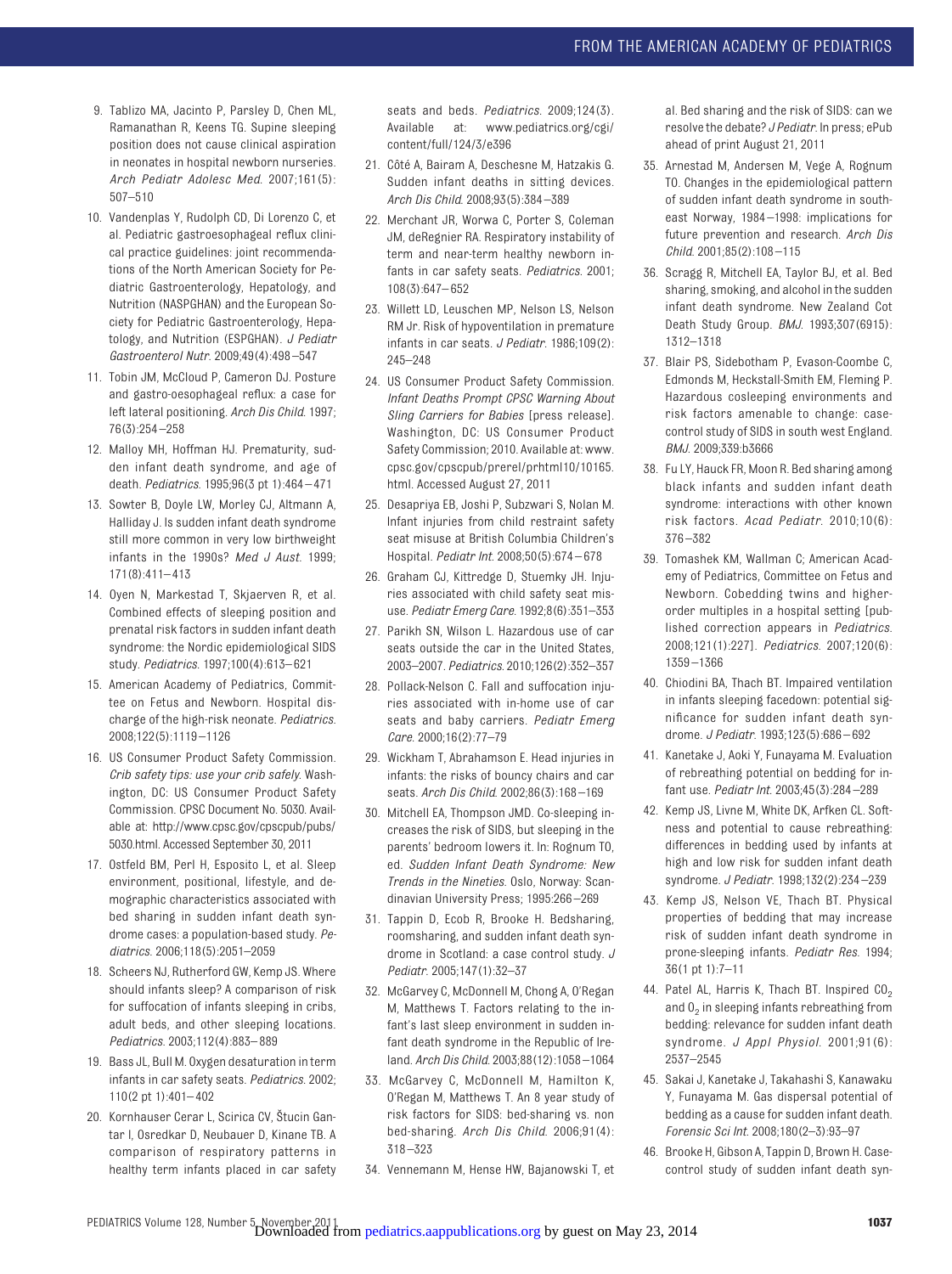drome in Scotland, 1992–5. *BMJ*. 1997; 314(7093):1516 –1520

- 47. L'Hoir MP, Engelberts AC, van Well GTJ, et al. Risk and preventive factors for cot death in the Netherlands, a low-incidence country. *Eur J Pediatr*. 1998;157(8):681– 688
- 48. Markestad T, Skadberg B, Hordvik E, Morild I, Irgens L. Sleeping position and sudden infant death syndrome (SIDS): effect of an intervention programme to avoid prone sleeping. *Acta Paediatr*. 1995;84(4):375–378
- 49. Ponsonby AL, Dwyer T, Couper D, Cochrane J. Association between use of a quilt and sudden infant death syndrome: casecontrol study. *BMJ*. 1998;316(7126):195–196
- 50. Beal SM, Byard RW. Accidental death or sudden infant death syndrome? *J Paediatr Child Health*. 1995;31(4):269 –271
- <span id="page-9-0"></span>51. Wilson CA, Taylor BJ, Laing RM, Williams SM, Mitchell EA. Clothing and bedding and its relevance to sudden infant death syndrome: further results from the New Zealand Cot Death Study. *J Paediatr Child Health*. 1994;30(6):506 –512
- <span id="page-9-1"></span>52. Thach BT, Rutherford GW, Harris K. Deaths and injuries attributed to infant crib bumper pads. *J Pediatr*. 2007;151(3):271–274
- <span id="page-9-2"></span>53. Yeh ES, Rochette LM, McKenzie LB, Smith GA. Injuries associated with cribs, playpens, and bassinets among young children in the US, 1990 –2008. *Pediatrics*. 2011;127(3): 479 – 486
- <span id="page-9-3"></span>54. Getahun D, Amre D, Rhoads GG, Demissie K. Maternal and obstetric risk factors for sudden infant death syndrome in the United States. *Obstet Gynecol*. 2004;103(4): 646 – 652
- 55. Kraus JF, Greenland S, Bulterys M. Risk factors for sudden infant death syndrome in the US Collaborative Perinatal Project. *Int J Epidemiol*. 1989;18(1):113–120
- 56. Paris C, Remler R, Daling JR. Risk factors for sudden infant death syndrome: changes associated with sleep position recommendations. *J Pediatr*. 2001;139(6):771–777
- <span id="page-9-4"></span>57. Stewart A, Williams S, Mitchell E, Taylor BJ, Ford R, Allen EM. Antenatal and intrapartum factors associated with sudden infant death syndrome in the New Zealand Cot Death study. *J Paediatr Child Health*. 1995; 31(5):473– 478
- <span id="page-9-5"></span>58. MacDorman MF, Cnattingius S, Hoffman HJ, Kramer MS, Haglund B. Sudden infant death syndrome and smoking in the United States and Sweden. *Am J Epidemiol*. 1997;146(3): 249 –257
- 59. Schoendorf KC, Kiely JL. Relationship of sudden infant death syndrome to maternal smoking during and after pregnancy. *Pediatrics*. 1992;90(6):905–908
- 60. Malloy MH, Kleinman JC, Land GH, Schramm WF. The association of maternal smoking with age and cause of infant death. *Am J Epidemiol*. 1988;128(1):46 –55
- <span id="page-9-6"></span>61. Haglund B, Cnattingius S. Cigarette smoking as a risk factor for sudden infant death syndrome: a population-based study. *Am J Public Health*. 1990;80(1):29 –32
- <span id="page-9-7"></span>62. American Academy of Pediatrics, Committee on Environmental Health; Committee on Substance Abuse; Committee on Adolescence; Committee on Native American Child. Policy statement—tobacco use: a pediatric disease [published correction appears in *Pediatrics*. 2010;125(4):861]. *Pediatrics*. 2009;124(5):1474 –1487
- <span id="page-9-8"></span>63. Best D; American Academy of Pediatrics, Committee on Environmental Health; Committee on Native American Child Health; Committee on Adolescence. Technical report—secondhand and prenatal tobacco smoke exposure. *Pediatrics*. 2009;124(5). Available at: [www.pediatrics.org/cgi/](www.pediatrics.org/cgi/content/full/124/5/e1017) [content/full/124/5/e1017](www.pediatrics.org/cgi/content/full/124/5/e1017)
- <span id="page-9-9"></span>64. Rajegowda BK, Kandall SR, Falciglia H. Sudden unexpected death in infants of narcoticdependent mothers. *Early Hum Dev*. 1978; 2(3):219 –225
- 65. Chavez CJ, Ostrea EM Jr, Stryker JC, Smialek Z. Sudden infant death syndrome among infants of drug-dependent mothers. *J Pediatr*. 1979;95(3):407– 409
- 66. Durand DJ, Espinoza AM, Nickerson BG. Association between prenatal cocaine exposure and sudden infant death syndrome. *J Pediatr*. 1990;117(6):909 –911
- 67. Ward SL, Bautista D, Chan L, et al. Sudden infant death syndrome in infants of substance-abusing mothers. *J Pediatr*. 1990;117(6):876 – 881
- 68. Rosen TS, Johnson HL. Drug-addicted mothers, their infants, and SIDS. *Ann N* Y Acad Sci. 1988;533:89 –95
- 69. Kandall SR, Gaines J, Habel L, Davidson G, Jessop D. Relationship of maternal substance abuse to subsequent sudden infant death syndrome in offspring. *J Pediatr*. 1993;123(1):120 –126
- <span id="page-9-10"></span>70. Fares I, McCulloch KM, Raju TN. Intrauterine cocaine exposure and the risk for sudden infant death syndrome: a meta-analysis. *J Perinatol*. 1997;17(3):179 –182
- <span id="page-9-11"></span>71. Ip S, Chung M, Raman G, Trikalinos TA, Lau J. A summary of the Agency for Healthcare Research and Quality's evidence report on breastfeeding in developed countries. *Breastfeed Med*. 2009;4(suppl 1):S17–S30
- 72. Vennemann MM, Bajanowski T, Brinkmann B, et al; GeSID Study Group. Does breastfeeding reduce the risk of sudden infant death

syndrome? *Pediatrics*. 2009;123. Available at: [www.pediatrics.org/cgi/content/full/](www.pediatrics.org/cgi/content/full/123/3/e406) [123/3/e406](www.pediatrics.org/cgi/content/full/123/3/e406)

- <span id="page-9-12"></span>73. Hauck FR, Thompson J, Tanabe KO, Moon RY, Vennemann M. Breastfeeding and reduced risk of sudden infant death syndrome: a meta-analysis. *Pediatrics*. 2011;128(1): 103–110
- <span id="page-9-13"></span>74. American Academy of Pediatrics, Section on Breastfeeding. Breastfeeding and the use of human milk. *Pediatrics*. 2005;115(2): 496 –506
- <span id="page-9-14"></span>75. Fleming P, Gilbert R, Azaz Y, et al. Interaction between bedding and sleeping position in the sudden infant death syndrome: a population based case-control study. *BMJ*. 1990; 301(6743):85– 89
- 76. Ponsonby AL, Dwyer T, Gibbons LE, Cochrane JA, Jones ME, McCall MJ. Thermal environment and sudden infant death syndrome: case-control study. *BMJ*. 1992;304(6822): 277–282
- 77. Ponsonby AL, Dwyer T, Gibbons LE, Cochrane JA, Wang YG. Factors potentiating the risk of sudden infant death syndrome associated with the prone position. *N Engl J Med*. 1993; 329(6):377–382
- <span id="page-9-15"></span>78. Iyasu S, Randall LL, Welty TK, et al. Risk factors for sudden infant death syndrome among northern plains Indians. *JAMA*. 2002; 288(21):2717–2723
- <span id="page-9-16"></span>79. Blair PS, Mitchell EA, Heckstall-Smith EM, Fleming PJ. Head covering: a major modifiable risk factor for sudden infant death syndrome: a systematic review. *Arch Dis Child*. 2008;93(9):778 –783
- <span id="page-9-17"></span>80. Stratton K, Almario DA, Wizemann TM, Mc-Cormick MC, eds; Immunization Safety Review Committee. *Immunization Safety Review: Vaccinations and Sudden Unexpected Death in Infancy*. Washington, DC: National Academies Press; 2003
- <span id="page-9-18"></span>81. Mitchell EA, Stewart AW, Clements M, Ford RPK. Immunisation and the sudden infant death syndrome. New Zealand Cot Death Study Group. *Arch Dis Child*. 1995;73(6): 498 –501
- 82. Jonville-Béra AP, Autret-Leca E, Barbeillon F, Paris-Llado J; French Reference Centers for SIDS. Sudden unexpected death in infants under 3 months of age and vaccination status: a case-control study. *Br J Clin Pharmacol*. 2001;51(3):271–276
- <span id="page-9-19"></span>83. Fleming PJ, Blair PS, Platt MW, Tripp J, Smith IJ, Golding J. The UK accelerated immunisation programme and sudden unexpected death in infancy: case-control study. *BMJ*. 2001;322(7290):822
- <span id="page-9-20"></span>84. Hodgman JE, Hoppenbrouwers T. Home monitoring for the sudden infant death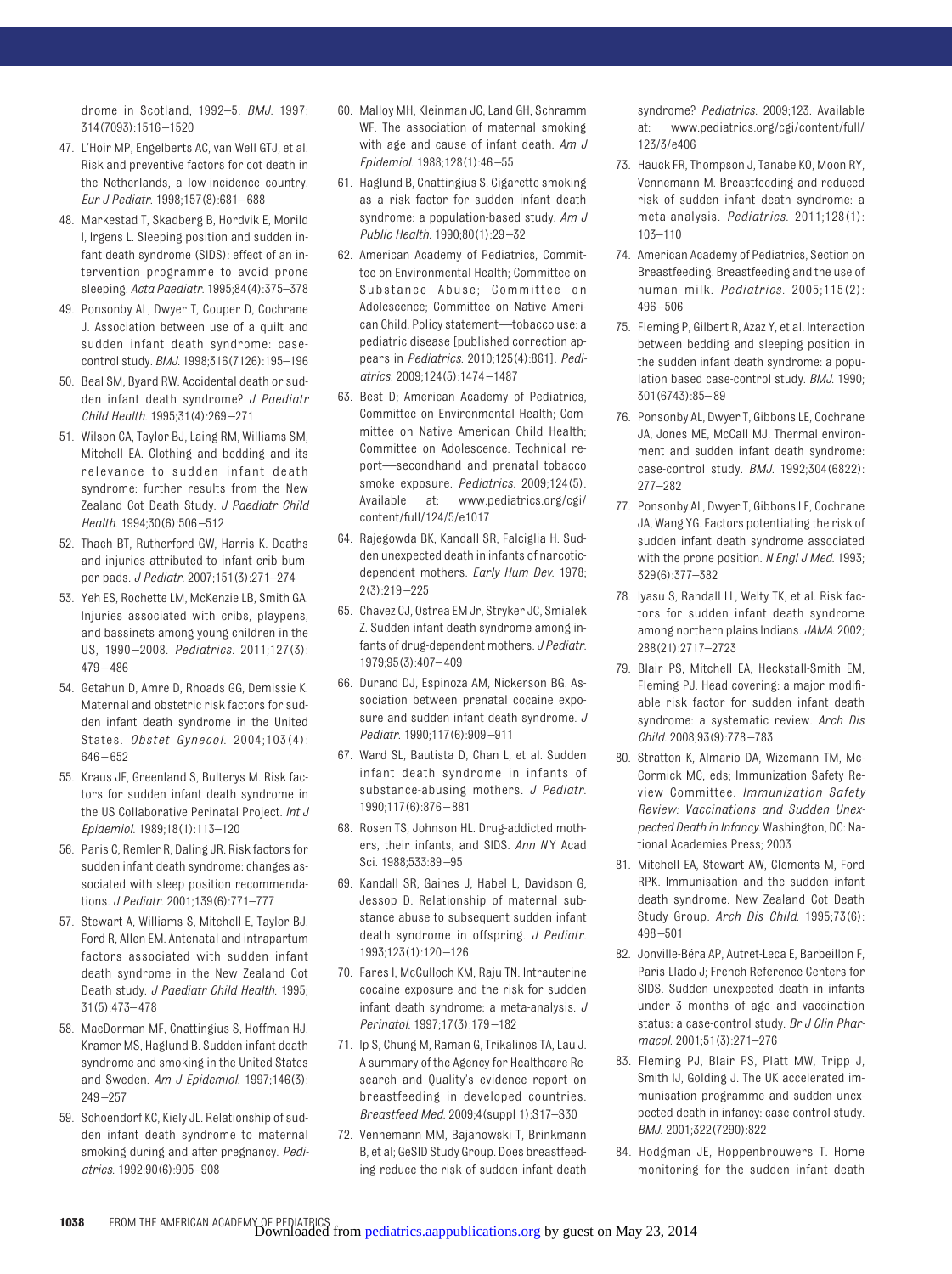syndrome: the case against. Ann NY Acad Sci. 1988;533:164 –175

- 85. Ward SL, Keens TG, Chan LS, et al. Sudden infant death syndrome in infants evaluated by apnea programs in California. *Pediatrics*. 1986;77(4):451– 458
- 86. Monod N, Plouin P, Sternberg B, et al. Are polygraphic and cardiopneumographic respiratory patterns useful tools for predicting the risk for sudden infant death syndrome? A 10-year study. *Biol Neonate*. 1986; 50(3):147–153
- <span id="page-10-0"></span>87. Ramanathan R, Corwin MJ, Hunt CE, et al. Cardiorespiratory events recorded on

home monitors: comparison of healthy infants with those at increased risk for SIDS. *JAMA*. 2001;285(17):2199 –2207

- <span id="page-10-1"></span>88. Laughlin J, Luerssen TG, Dias MS; American Academy of Pediatrics, Committee on Practice and Ambulatory Medicine, Section on Neurological Surgery. Clinical report prevention and management of positional skull deformities in infants. *Pediatrics*. 2011; In press
- <span id="page-10-2"></span>89. Willinger M, Ko CW, Hoffman HJ, Kessler RC, Corwin MJ. Factors associated with caregivers' choice of infant sleep position, 1994 –1998: the National Infant Sleep Position Study. *JAMA*. 2000;283(16):2135–2142
- 90. Brenner R, Simons-Morton BG, Bhaskar B, et al. Prevalence and predictors of the prone sleep position among inner-city infants. *JAMA*. 1998;280(4):341–346
- <span id="page-10-3"></span>91. Von Kohorn I, Corwin MJ, Rybin DV, Heeren TC, Lister G, Colson ER. Influence of prior advice and beliefs of mothers on infant sleep position. *Arch Pediatr Adolesc Med*. 2010;164(4):363–369
- <span id="page-10-4"></span>92. Joyner BL, Gill-Bailey C, Moon RY. Infant sleep environments depicted in magazines targeted to women of childbearing age. *Pediatrics*. 2009;124(3). Available at: [www.pediatrics.org/cgi/content/full/124/](www.pediatrics.org/cgi/content/full/124/3/e416) [3/e416](www.pediatrics.org/cgi/content/full/124/3/e416)